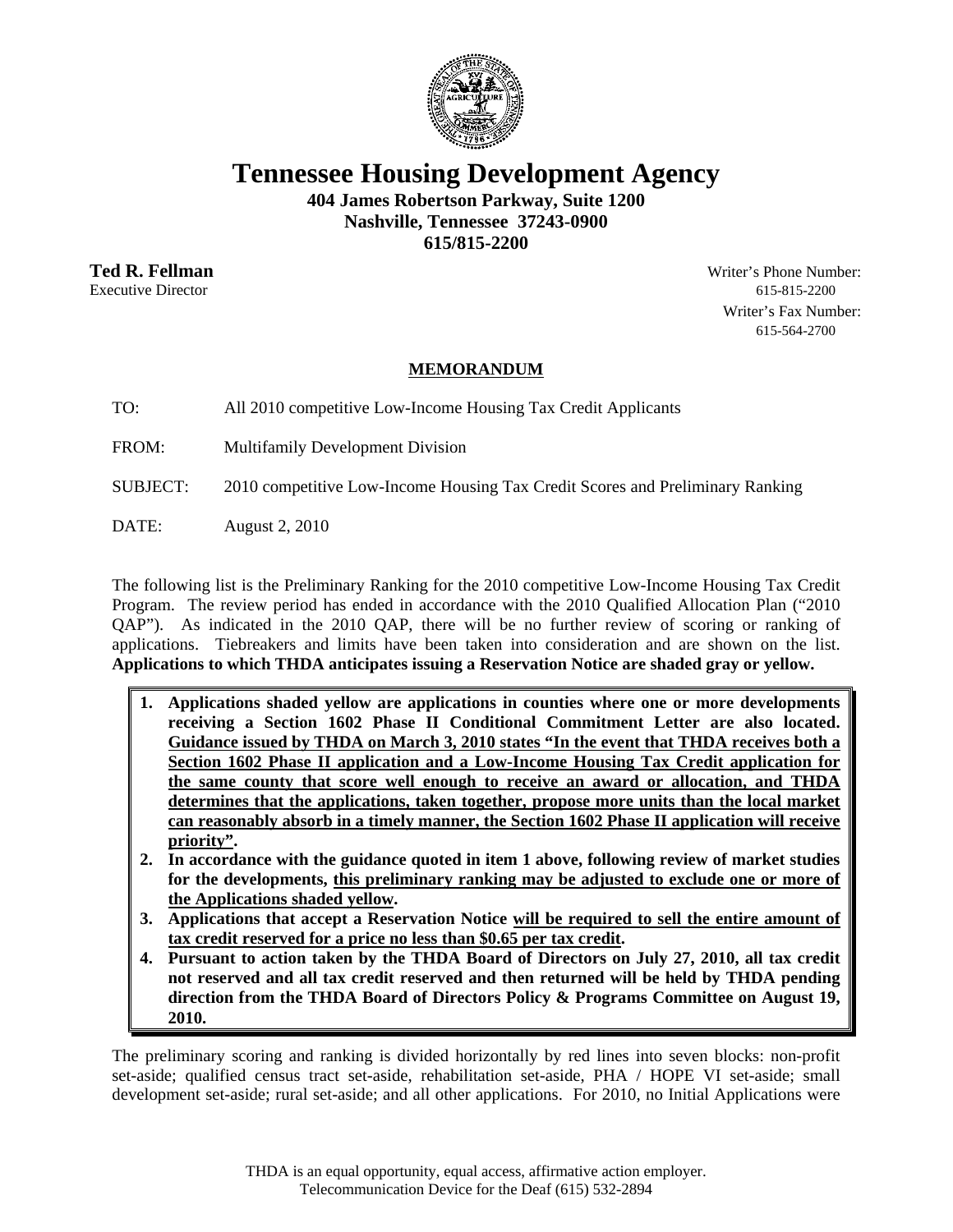submitted for the permanent supportive housing for the homeless set-aside. The first six blocks include only the applications to which THDA anticipates issuing Reservation Notices from that particular setaside. All other applications are shown in the all other applications block. No partial reservations will be made except as indicated in the 2010 QAP.

Reservation Notices will be issued as soon as possible in accordance with Part IX of the 2010 QAP. We are working diligently to complete this process promptly. Persons involved with applications to which THDA currently anticipates issuing a Reservation Notice may wish to consult Part IX of the 2010 QAP to begin the processes of obtaining the standard documentation which will be required of all Reservation Notice recipients. Once the Reservation Notice is actually issued, you will have approximately 20 business days to produce the items required by the Reservation Notice, including a firm, executed, commitment letter from the purchaser of the tax credits.

We appreciate your interest and participation in the 2010 competitive Low-Income Housing Tax Credit program.

If you have questions, please contact:

Ed Yandell, Director of Multifamily Development 615/815-2142 or eyandell@thda.org

Or

Judith Smith, Assistant Director of Multifamily Development 615/815-2143 or jsmith@thda.org